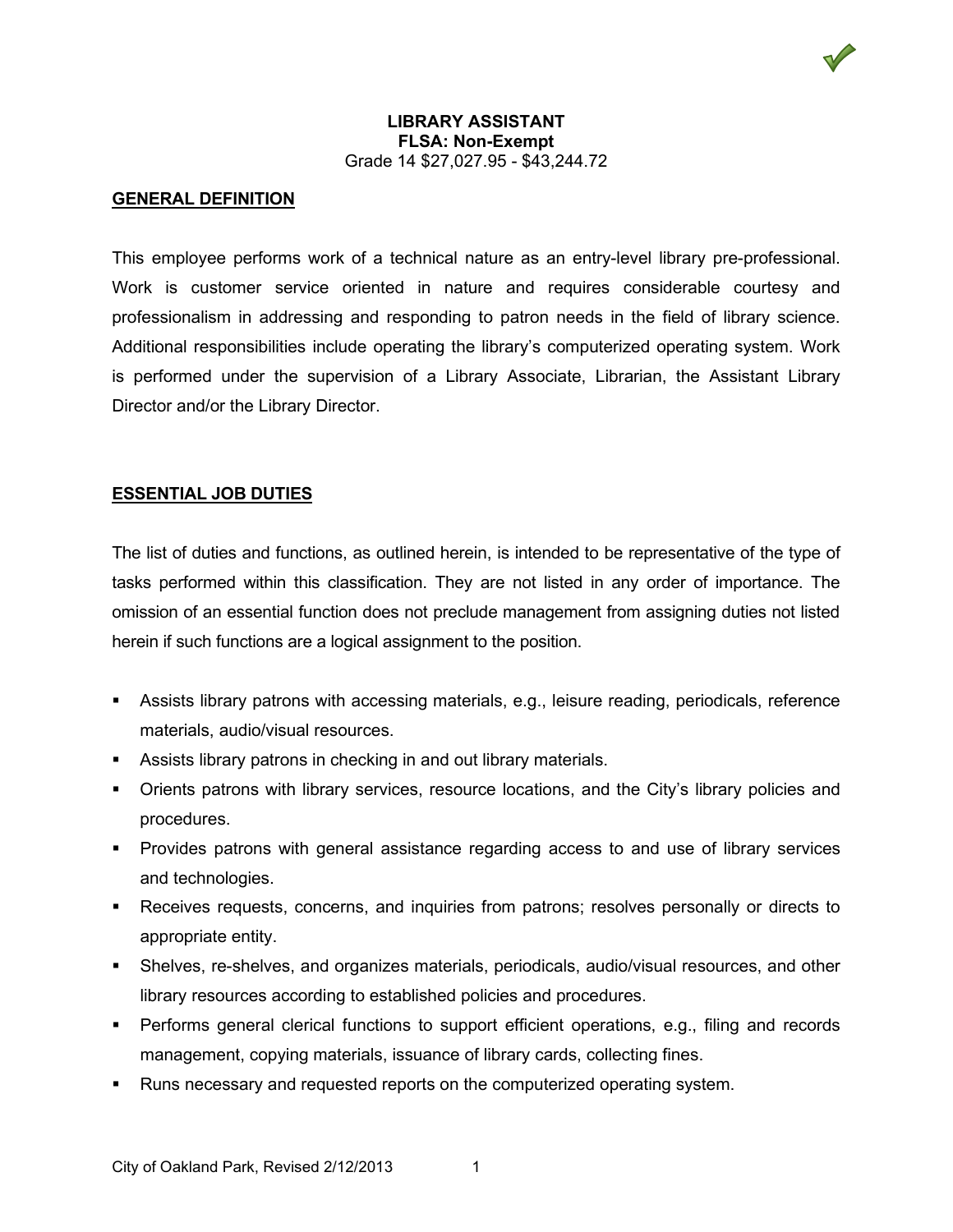### **LIBRARY ASSISTANT FLSA: Non-Exempt** Grade 14 \$27,027.95 - \$43,244.72

- Maintains statistical reports generated from the computerized operating system.
- May assist a Librarian with various special projects.
- Requires regular attendance to scheduled work shifts.

# **KNOWLEDGE, SKILLS & ABILITIES**

- Working knowledge of library operations, policies, and procedures.
- Familiarity with standard office technologies, e.g., personal computers, word processors, the Internet.
- Ability to work independently with limited supervision in adherence to department policies and procedures.
- Ability to establish and maintain effective working relationships with coworkers, management, patrons, and other external entities in a courteous and professional manner.

### **PHYSICAL REQUIREMENTS**

The City of Oakland Park is an Equal Opportunity Employer. In compliance with the Americans with Disabilities Act (42 U.S. C. 12101 et. seq.), the City of Oakland Park will provide reasonable accommodations to qualified individuals with disabilities and encourages both prospective and current employees to discuss potential accommodations with the employer. The physical demands described here are representative of those that must be met by an employee to successfully perform the essential functions of this job.

- **The ability to stand, sit, walk, talk and hear.**
- Must be able to operate objects, tools or controls and reach with arms and hands.
- **Walk up or down stairwells, ladders or steps.**
- The employee must frequently lift and/or move up to 35 pounds.
- Vision ability includes close and peripheral vision and depth perception.
- Oral communications ability.